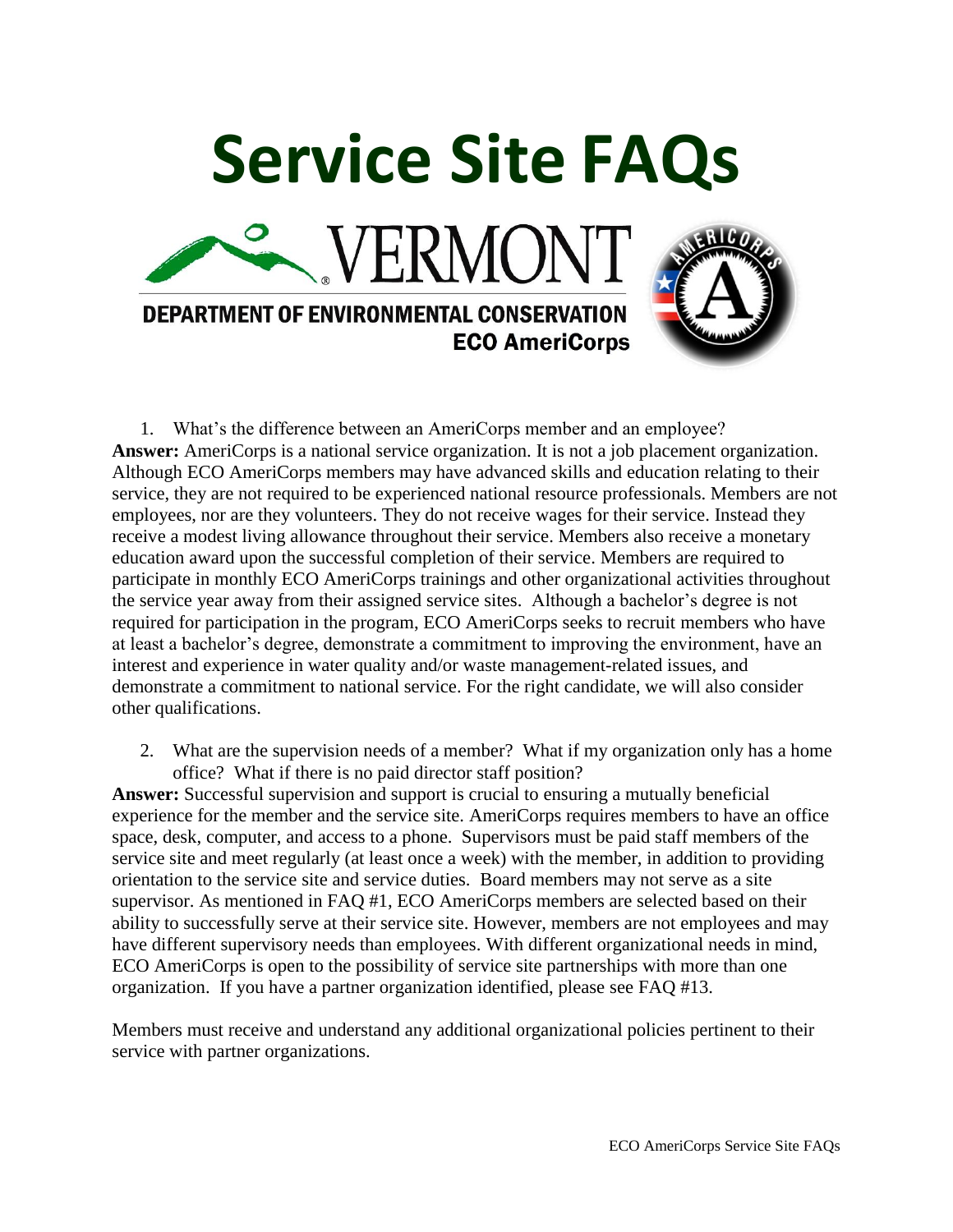3. My organization is interested in hosting an ECO AmeriCorps member. What are the next steps?

**Answer:** The service site application, position description template, risk assessment tool, and performance goal metric are available on our website: [http://ecoamericorps.vermont.gov.](http://ecoamericorps.vermont.gov/) Save and submit each of these forms to completed applications to [anr.ecoamericorps@vermont.gov](mailto:anr.ecoamericorps@vermont.gov).

4. What is the deadline for applying?

**Answer:** The deadline for member applications and service site applications is **Monday, 4:30pm EST on March 16, 2018.** If all service sites have not been selected by March 16, applications will be accepted on a rolling basis. We plan to have service site selections finalized by mid-April.

5. How will applications be scored and service sites selected?

**Answer:** A team will review each application. Applications will be scored based on the following criteria:

- Previous successful experience as an AmeriCorps service site.
- Supervisory capability.
- Organizational capacity to achieve programmatic goals.
- Potential member and service site benefit.
- Geographic location.

There will be a clarification period during which program staff may work with service sites to revise application materials before final selection is completed.

6. When will the service begin?

**Answer:** The 2018-2019 service year begins September 10, 2018 and concludes August 9, 2019. We plan to have finalized member/host site pairings with members committed to their service sites by mid-June.

7. Where will ECO AmeriCorps members be placed? What can make my application stand out?

**Answer:** ECO AmeriCorps seeks service sites with projects that put their organization on the path to long-lasting results that could not be achieved without the use of a member. Positions and projects that can show progress towards completing water quality improvement objectives are preferred. Service site applications are evaluated based on criteria including: capacity to achieve ECO AmeriCorps' programmatic goals, clearly defined member and service site benefits, prior success supervising an AmeriCorps member, demonstrated ability to successfully supervise an ECO AmeriCorps member, and geographic location. Prior experience as an AmeriCorps service site is not required.

8. How much is the service site match and how is it paid?

Answer: The cost of a full-time (~40 hours/week, 1,700 hours for the year) member is \$7,000. Service sites can pay this monetary match to the Vermont Department of Environmental Conservation (DEC) as a lump-sum at the start of service or via quarterly payments. More information about payment will be provided when service sites are selected.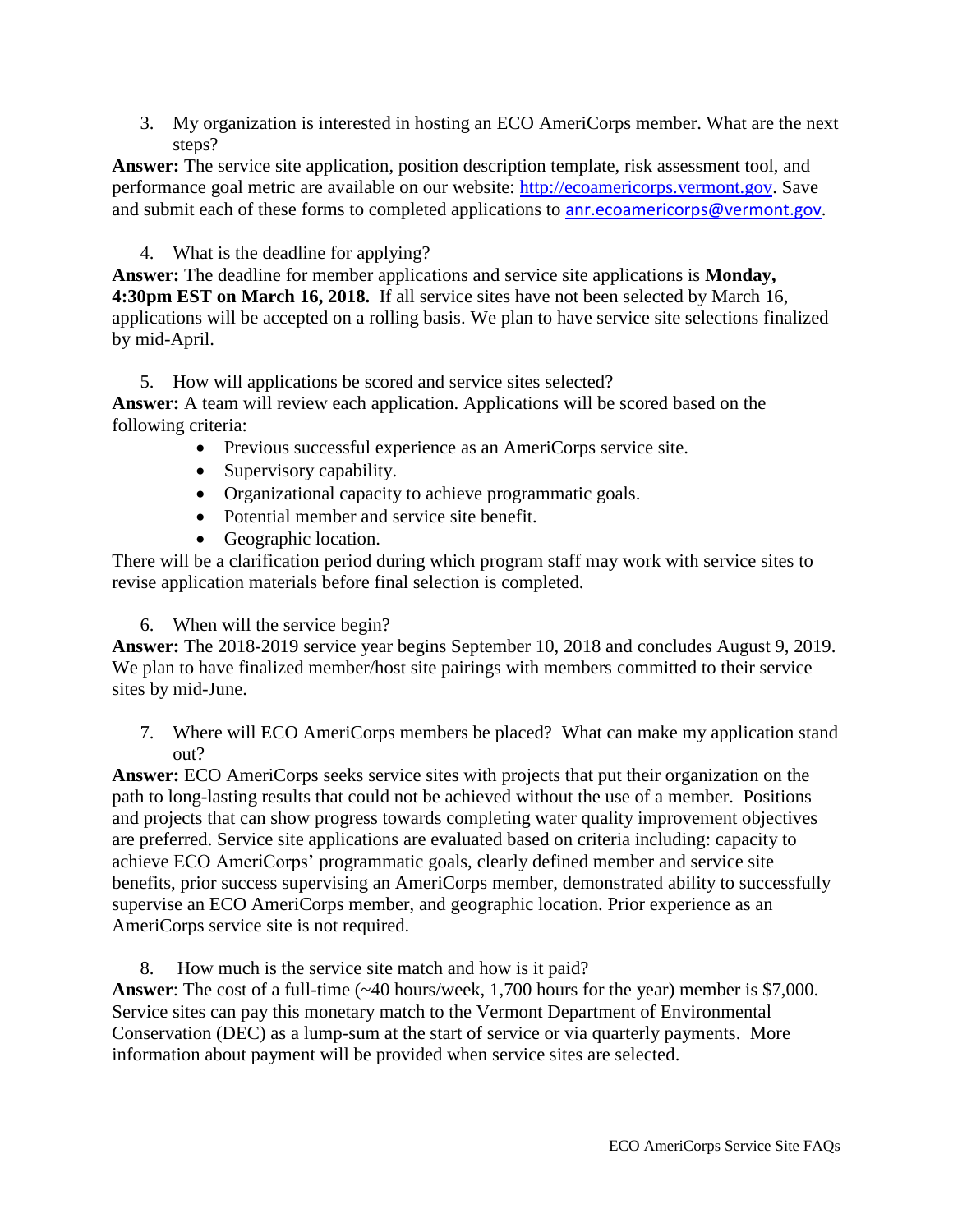### 9. Who pays the member?

**Answer:** DEC pays the member's living stipend (\$16,500 over the course of the 11-month service term) and mileage reimbursement as it relates to DEC-trainings and gatherings. AmeriCorps health insurance is available to members. The service site pays the member's mileage reimbursement for mileage related to the member's service work. The service site also is responsible for any materials and equipment needed to accomplish service work, including office space and a computer.

10. Do you run a background check on members and can you share the results with us? **Answer:** AmeriCorps mandates a background check for every enrolled member, and each member's identity is checked within the National Sex Offender Registry. While we cannot share the results of a background check, members unable to pass a background check will not be placed in ECO AmeriCorps. Discretion must be given for members working with vulnerable populations (children, seniors, and disabled individuals). If the member you seek will be working with vulnerable populations on a regular basis, please identify this in your service site application. Any previous criminal history not previously disclosed on the member application counts as a falsified statement and disqualifies the member from service.

11. Can a federal agency apply for a member? Can members serve in federal buildings? Answer: Yes. Federal agencies may apply for a member, and members can serve in federal buildings. If extra background checks are required, the service site is responsible for that cost, and suitable accommodations must be made while awaiting background check results. Please be clear if you need a longer matching process for this purpose.

12. Can federal funds be used for the service site match? **Answer:** Yes, federal funds can be used for the service site match, as long as the federal grantor gives explicit permission (in writing) for funds to be used in such a way.

13. Can a service site share a member with another organization? **Answer:** Partnerships between two service sites to supervise one member are possible. This can be a great way to share limited resources and ensure a member has ample service projects. In these partnerships, one organization must be identified as the primary service site, and one person at the primary service site must be identified as the member's primary supervisor. Partner sites must ensure that there is sufficient supervision for the member when serving away from his/her primary service site. The member should know who to report to at all times; one supervisor must be regularly approving timesheets; and there must be a clear line of communication between ECO AmeriCorps, the member, and the supervisors at both service sites. If you are interested in sharing a member with another organization, please outline the partnership in your service site application.

14. Who is responsible for liability insurance? **Answer:** If injured "on the job" during service, members will be covered under the state's worker's compensation policy. General liability will fall to the service site, and you should treat that person in your policy as you do other volunteers.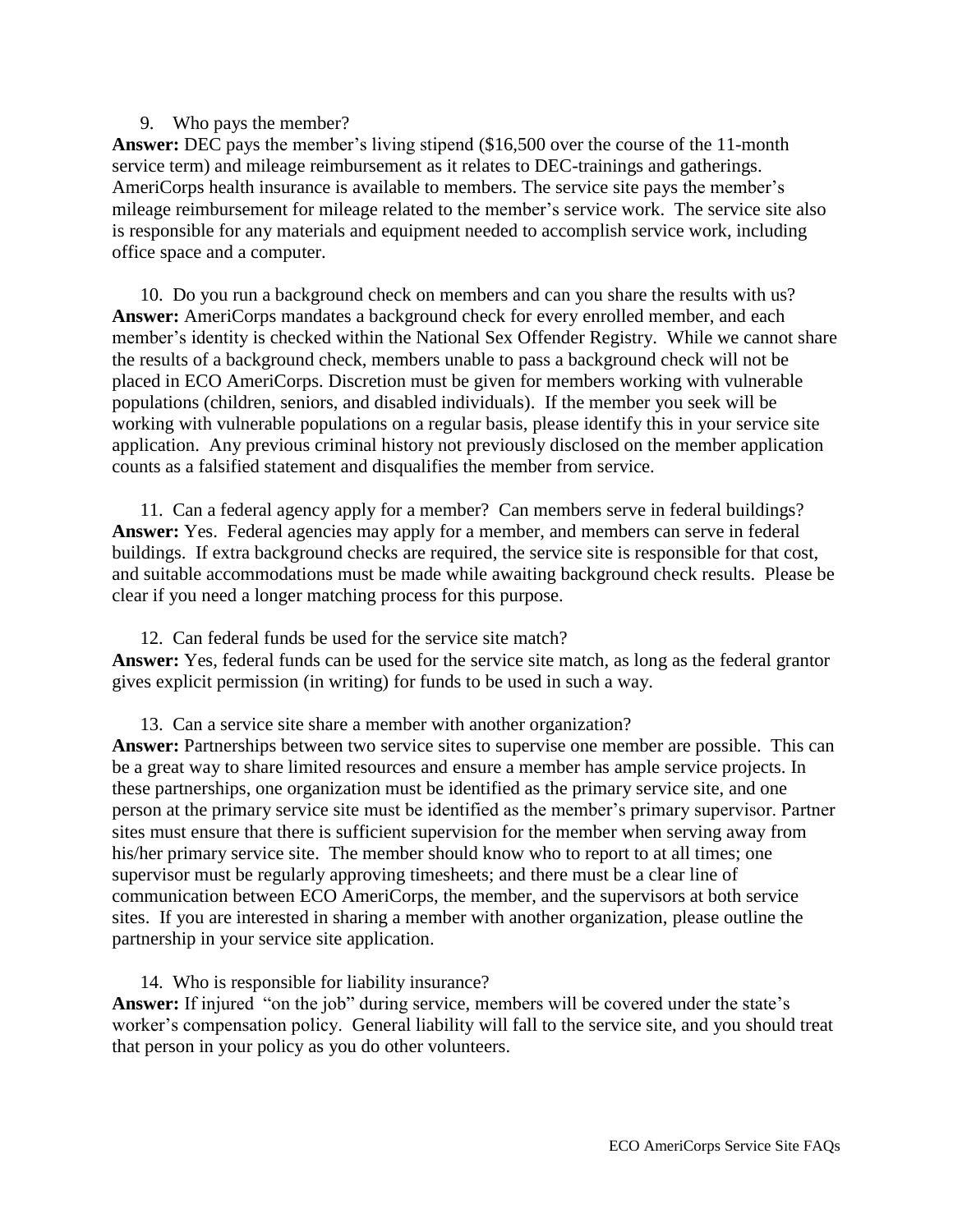## 15. Is there a position description template?

**Answer:** Yes. There is a template available on our website. Please utilize it to craft your position description.

## 16. What will the matching process look like?

**Answer:** ECO AmeriCorps receives all member applications directly. We pre-screen applicants through in-person or Skype interviews to determine if they are a good fit for the program. During the interviews. we discuss each available position with them based on their geographic preference, skills, interests, and background. We then preliminarily place members with service sites. ECO AmeriCorps provides service sites with the selected member's application packet, and provides the prospective member with the service site position description and application information. Each site supervisors then conducts an interview with her/his prospective member. Following this interview, service sites and prospective members have a few days to determine if this is a mutually good fit before an official placement is made. If it's a match, we send a service agreement to both members and host sites. If the service site and/or prospective member determines that it is not a good fit, ECO AmeriCorps will attempt to identify an alternate service site placement for the member and an alternate member for the service site, but this is not guaranteed. We aim to have all members assigned to service sites by mid-June. This process has worked very well for our program, our partner sites, and our members. It ensures that we fill each position with a qualified applicant, helps establish a connection not only between the member and his/her host site but also between the member and ECO AmeriCorps, and ensures that members are aware of all AmeriCorps requirements and expectations. We aim to have all members assigned to service sites by mid-June.

# 17. Can I have certain individuals apply for my position?

**Answer:** Yes. If you know of someone that you think could be a good fit for your position, encourage them to apply with mention of your organization. While we cannot guarantee that any one person will be placed in any specific organization or municipality, we will make considerations to any request made in the matchmaking process. This includes geographic requests.

# 18. How do members apply?

**Answer:** For members to apply, find a MEMBER application under on our website: [http://ecoamericorps.vermont.gov.](http://ecoamericorps.vermont.gov/) We recommend that applicants right-click on the link and "Save As…" first before opening the document in a pdf-reader like Adobe. At the bottom of the document there is a "Submit" button that will generate the start of an email to us automatically. An applicant should attach a resume at that time. In addition, two letters of recommendation can be submitted directly from references to us at [anr.ecoamericorps@vermont.gov.](mailto:anr.ecoamericorps@vermont.gov)

19. If I am selected to be a service site but don't see a fit with the applicant sent to me, am I obligated to take that member?

**Answer:** No, as mentioned in FAQ #16 you are not obligated to accept the member selected for you to interview. Our ultimate goal is to have good matches for both service sites and members. If you choose not to accept the applicant we have pre-selected, however, it is not guaranteed that another applicant will be selected for you to interview.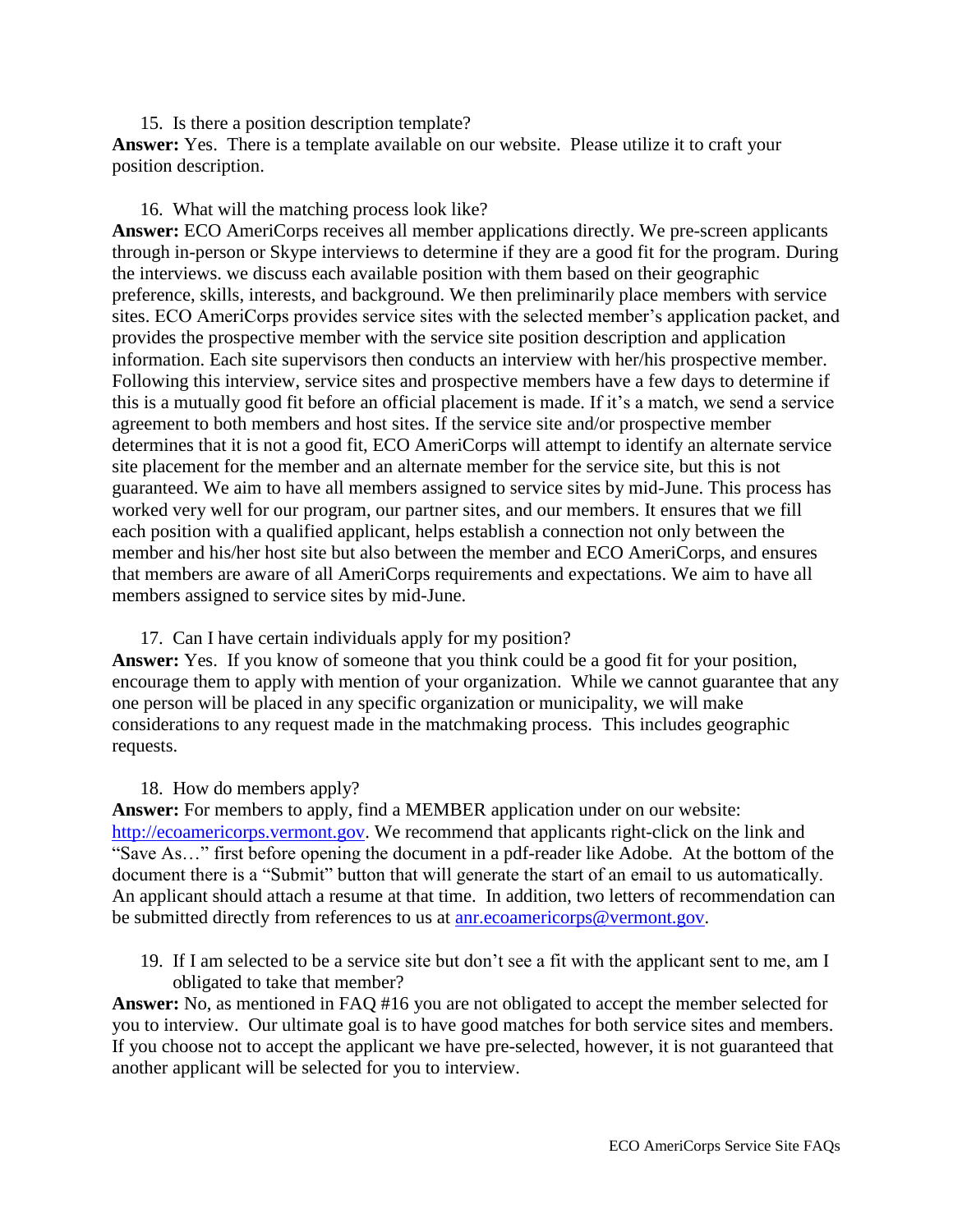20. Can a member be used for capacity building?

**Answer:** The general answer is yes, but the primary emphasis of a service position should relate back to direct service activities. The more your member's activities reflect the position description you have in place for water quality improvement/waste minimization, the better.

AmeriCorps allows 10% of a member's time to be spent fundraising. Within fundraising, grant writing, event planning, and mailings are acceptable with some limitations. Grants applied for can only benefit service sites, not the AmeriCorps program (ECO AmeriCorps) or the member, and they must be directly related to projects, not general operational expenses for the organization.

Other acceptable capacity-building activities include: education and outreach, data collection and analysis, research, volunteer generation and management, and communications and public relations.

Note: Outreach/education in an attempt to get landowners and farmers to adopt a practice that benefits the public is acceptable. An ECO AmeriCorps member's service must serve the public interest. An AmeriCorps member's service shall not be seek to result in profits for individuals or other businesses.

If you have questions about allowable activities, please contact us.

21. Are there prohibited activities?

**Answer:** Yes, in addition to the limit on the type of fundraising and number of fundraising (no more than 10% of total hours served) and training (no more than 20% of total hours served) hours a member can complete, members are also prohibited from participating in solely administrative tasks such as making copies, sending out mailings, etc. unless these activities are directly related to the member's service.

AmeriCorps also lists various activities that members are prohibited from counting in their hours of service and participating in while in AmeriCorps service. However, these activities are allowed on a member's personal time.

PROHIBITED ACTIVITIES.—An approved national service position may not be used for the following activities:

(1) Attempting to influence legislation.

(2) Organizing or engaging in protests, petitions, boycotts, or strikes.

(3) Assisting, promoting, or deterring union organizing.

(4) Impairing existing contracts for services or collective bargaining agreements.

(5) Engaging in partisan political activities, or other activities designed to influence the outcome of an election to Federal office or the outcome of an election to a State or local public office.